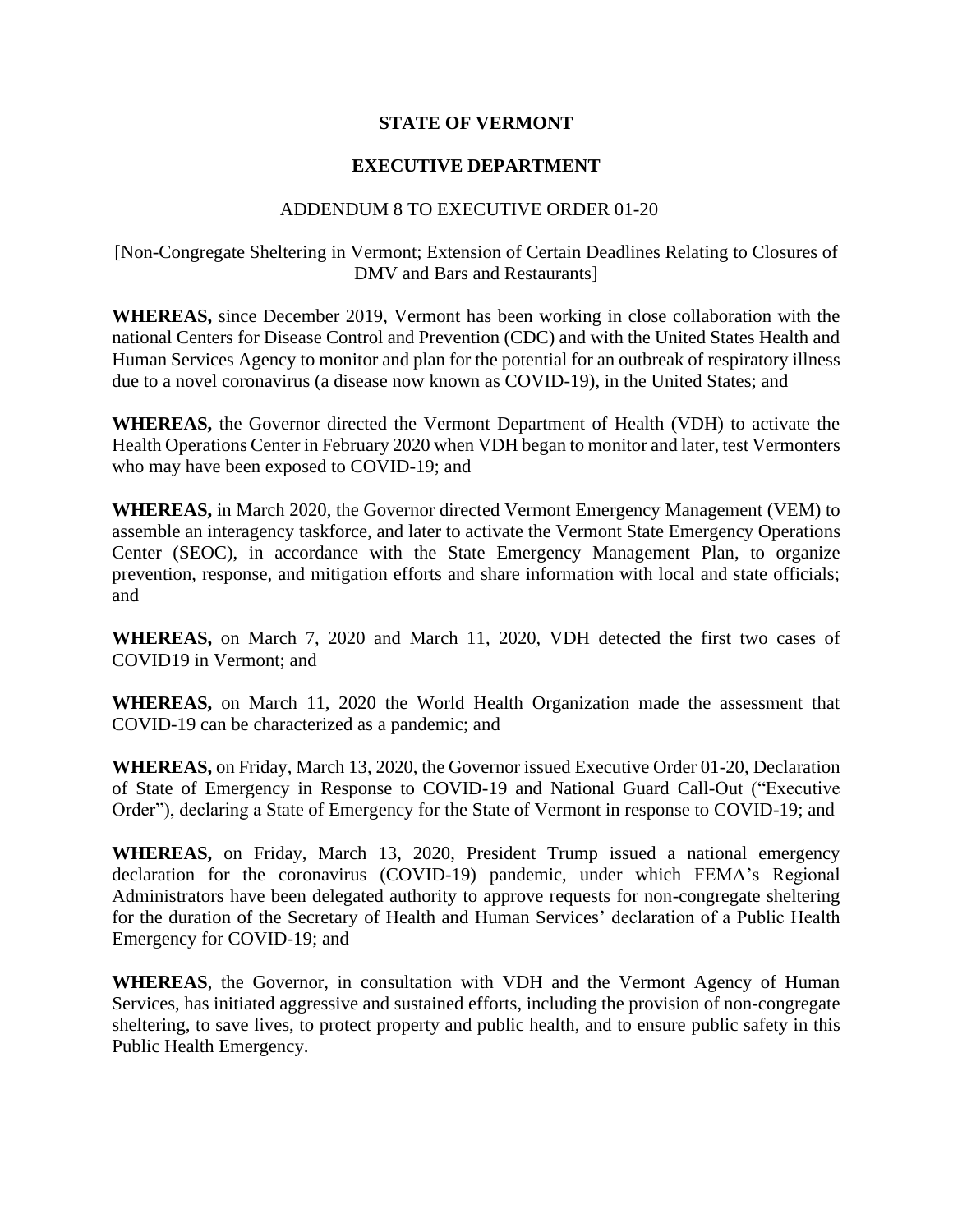**NOW THEREFORE,** I, Philip B. Scott, by virtue of the authority vested in me as Governor of Vermont by the Constitution of the State of Vermont, the emergency powers set forth in 20 V.S.A. §§ 8, 9 and 11 and other laws, hereby order as follows:

- 1. Local governments, state agencies and private non-profit organizations statewide shall:
	- a. To the extent not already in place, arrange for placement of current clients and vulnerable populations in alternative non-congregate housing solutions for the purpose of providing adequate social distancing as needed.
	- b. To the extent not already in place, implement a temporary quarantine and isolation program utilizing non-congregate solutions including hotels, motels, dormitories, or other forms of non-congregate shelter for current clients and vulnerable populations for the purpose of providing adequate social distancing between all individuals who are reasonably believed to have been exposed to or infected with COVID-19, or recovering from COVID-19.
	- c. Local governments and private non-profit organizations, which determine the need for non-congregate temporary housing to quarantine and temporarily isolate first responders and health care workers who are at reasonable risk of having been exposed to or are infected with COVID-19, or are recovering from COVID-19, and cannot return to their usual residence because of the risk of infecting other household members, shall provide alternative non-congregate housing to this population of first responders and health care workers.

This Section 1 shall take effect as of March 1, 2020 and shall continue in full force and effect until April 15, 2020, at which time the Governor, in consultation with the Vermont Department of Health, the Agency of Human Services and the Department of Public Safety/Division of Emergency Management shall assess the emergency and determine whether to amend or extend this Order.

2. In accordance with the Executive Order, Addendum 2 was issued to suspend on-premises consumption of food or drink at any restaurant, bar, or establishment that offers food or drink. In accordance with the Executive Order, Directive 3 was issued to direct the Department of Motor Vehicles (DMV) to suspend in-person visits to the DMV district offices. Effective upon signature, this Section 2 shall clarify that both Addendum 2 and Directive 3 are subject to Addendum 6 to the Executive Order (Stay Home, Stay Safe), and both the Addendum and the Directive are hereby extended and shall continue in full force and effect until April 15, 2020, at which time the Governor, in consultation with the Vermont Department of Health, the Agency of Human Services and the Department of Public Safety/Division of Emergency Management shall assess the emergency and determine whether to amend or extend this Order.

This Addendum shall continue in full force and effect until April 15, 2020, at which time the Governor, in consultation with the Vermont Department of Health, the Agency of Human Services and the Department of Public Safety/Division of Emergency Management shall assess the emergency and determine whether to amend or extend this Order.